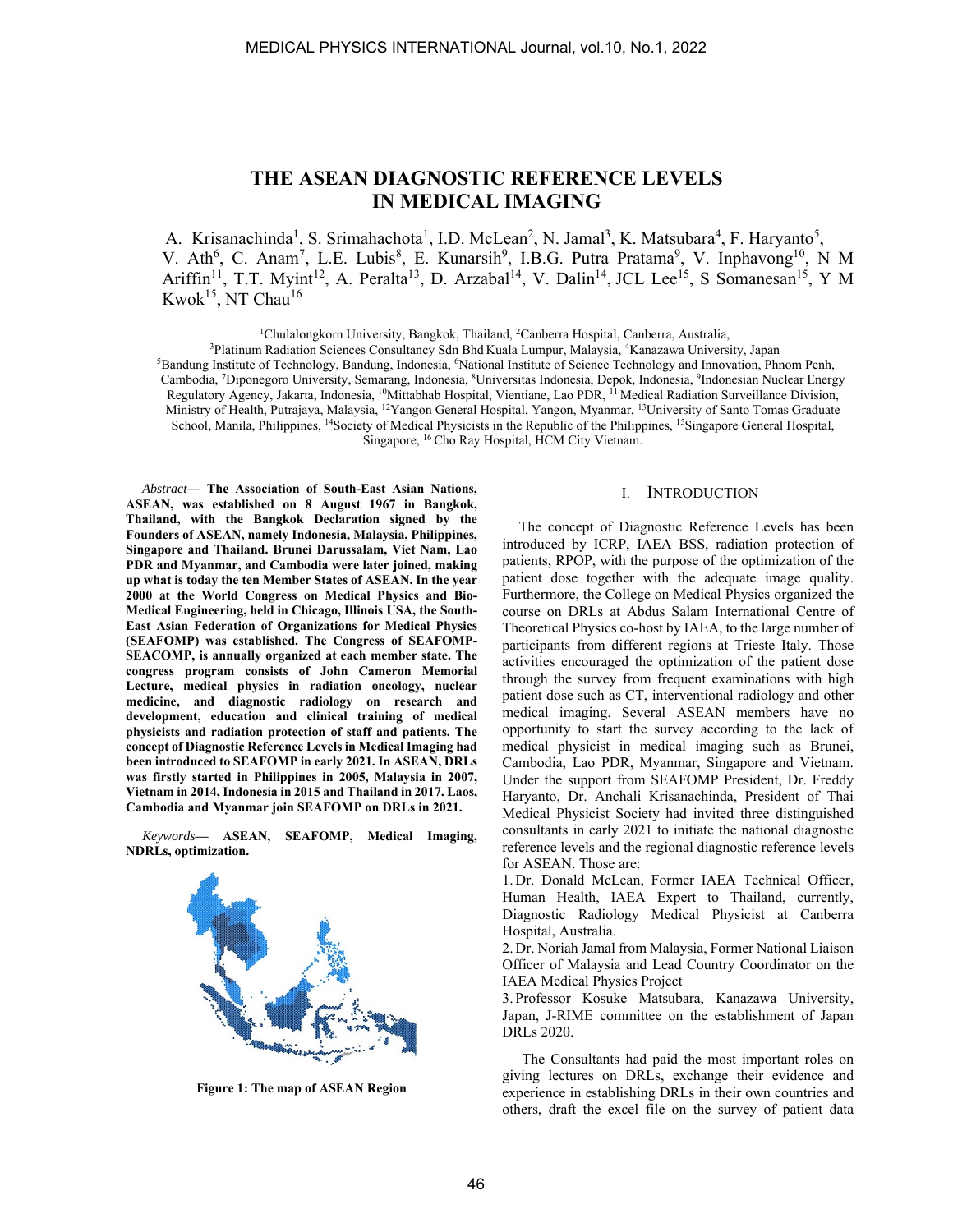related to dose quantities, patient indications and examinations, plan for national and regional DRLs activities, encourage the Member States to get along with the activities and contribute to the virtual meetings in 2021.

# II. VIRTUAL MEETINGS

According the COVID 19 pandemic, the virtual meeting had been planned and organized for SEAFOMP members. Four virtual meetings had been hosted by Chulalongkorn University (Zoom Chula), Bangkok Thailand in 2021 as following:

*First***:** On May 27, 2021, three lectures titled

- *Concept of NDRLs, RDLs NJ*
- *Templates for the regional data collection* -*DM*
- *Experience on Japan DRLs2020* -*KM*
- *Country Reports-Member States*

# *Second:* On July 21, 2121, three lectures titled

- *Survey on General Radiography -NJ*
- *Survey on Interventional Radiology -DM*
- *Survey on Computed Tomography -KM*
- *Country Reports Member States*

# *Third:* On September 9, 2021, four lectures titled

- *Survey on* Dental *Radiography -DM*
- *Survey on Fluoroscopy -KM*
- *Survey on Mammography -NJ*
- *Survey on Nuclear Medicine -AK*

*Fourth:* On December 23, 2021, three lectures titled

- *The 2015 Japan DRLs establishment -KM*
- *Proposed 2022 ADRLs Milestones -NJ*
- *Australian UK DRLs -DM*
- *Country Reports on Milestone in 2022*

## III. COUNTRY REPORTS

## *Cambodia*

Mr. Ath Vannyat proposed the survey of CT, Interventional Radiology (IR) and General X-ray examinations. In the year 2018, the number of CT system in Cambodia was 58. Dose quantity is  $\text{CTDI}_{\text{vol}}(\text{mGy})$  and  $\text{DLP}$ (mGy.cm). The CT examination includes brain, cervical spine, thorax and lumbar spine. The number of general Xray system was 520, the dose quantity is  $KAP$  (mGy.cm<sup>2</sup>). X-ray examination includes Abdomen AP, Cervical Spine AP, LAT, Chest PA, LAT, Thoracic spine AP, LAT, Lumbo-sacral AP, LAT, Pelvis AP, Skull AP/PA, LAT. The number of X-ray systems in IR was 20. The patient size is weight (kg) and height (cm), dose quantity is KAP (mGy.cm<sup>2</sup>), and the examination includes biliary intervention and facet joint intervention.

## *Indonesia*

 In May 2021, Indonesia established the national DRL (Indonesian Diagnostic Reference Level, IDRL) resulting from a series of coordination meetings among stakeholders over online-based data collection/survey initiated in 2015 by the Indonesian Nuclear Energy Regulatory Agency (BAPETEN). The established IDRL has been published and accessible at https://idrl.bapeten.go.id/index.php/site/idrl. Currently, it provides national DRL values for general radiography and CT for a typical adult patient. The indicated dose quantities were Entrance Surface Air Kerma, ESAK (mGy) and Incident Air Kerma, IAK (mGy) for general radiography as well as  $CTDI_{vol}$  (mGy) and DLP (mGy.cm) for CT.

 For general radiography, IDRL covers several of anatomy-based procedures, namely abdomen AP, ankle joint AP, antebrachial AP, BNO (*Blass Nier Oversich*) AP, chest (AP and PA), cervical (AP and lateral), femur AP, genu (AP and lateral), lumbar spine (AP and lateral), manus AP, pedis AP, pelvis AP, shoulder, skull (AP and lateral), GR-Cruris/Tibia Fibula, wrist joint AP, and waters. For CT, the established DRL covers the following anatomy-based procedures; abdomen (contrast and non-contrast), abdomino-pelvis (contrast and non-contrast), cardiac studies (contrast), chest (contrast and non-contrast), head (contrast and non-contrast), neck (contrast), and urology (noncontrast).

The data used to establish IDRL is obtained from data reported online by hospitals or clinics to the integrated national system for patient dose data registry (Si-INTAN, https://idrl.bapeten.go.id). The data collection process has been ongoing since 2015 until present, that includes data on examination of patients with CT (available since 2015), interventional radiology (available since 2016), diagnostic nuclear medicine (available since 2017), general radiography (available since 2017), dental radiography (available since 2018), and mammography modalities (available since 2018).

 From 2015 to 2020, the availability of adequate data to determine IDRL is data for examining patients using CT and general radiography. In 2021, the IDRL value for CT and general radiography has been established. In 2022, it is planned to determine IDRL values for interventional radiology and diagnostic nuclear medicine, and in 2023 for dental radiography and mammography.

 The dosimetric calculation system used in Si-INTAN to determine the patient dose value is the radiation output data for each modality obtained from compliance test results. The unique radiation output value for each x-ray modality will be used to calculate the patient dose, namely IAK, ESAK, and DAP. While for CT modalities, using the CTDI<sub>vol</sub> and DLP dose indicators on the monitor console that have been validated through compliance test, which has an error of less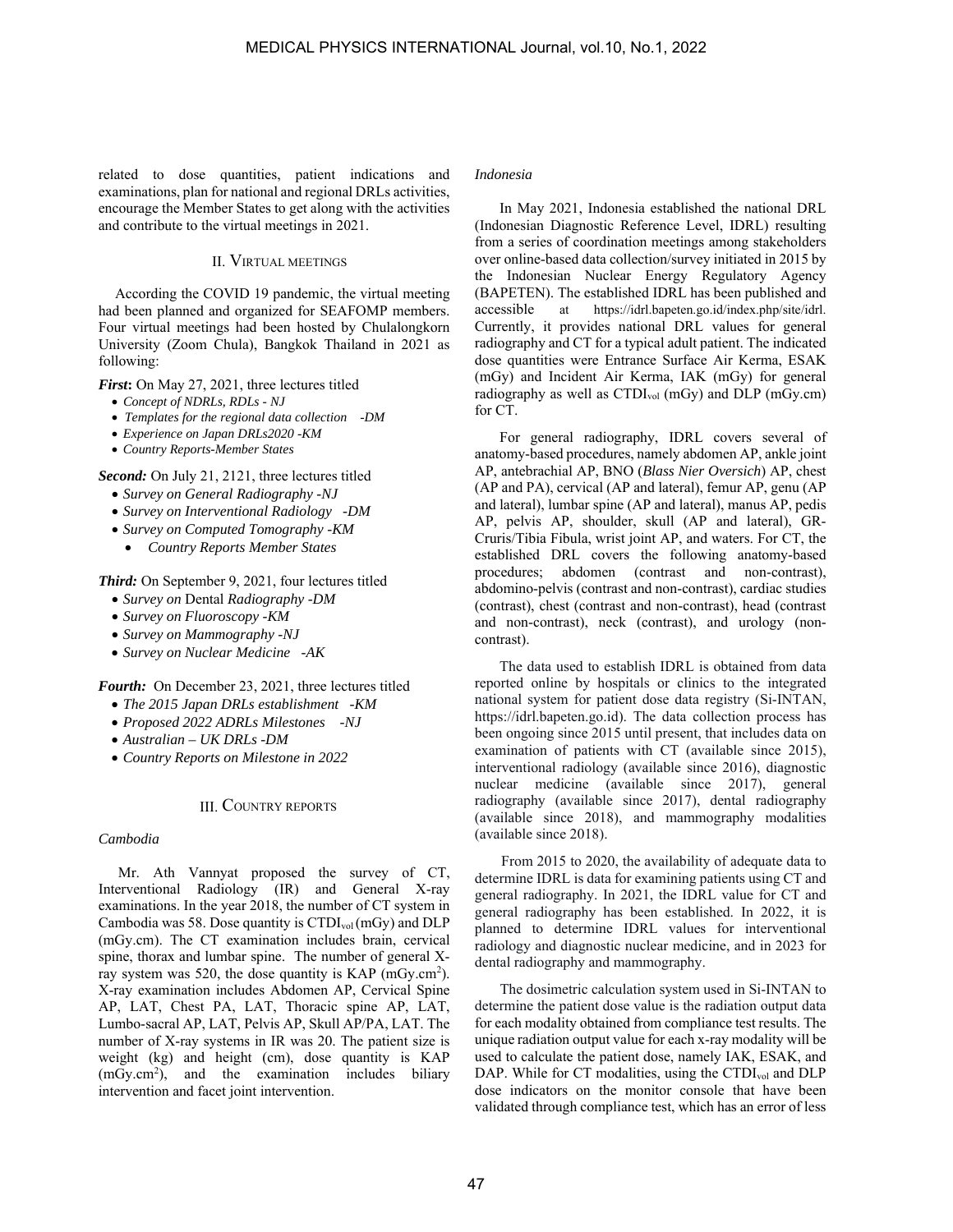than 20%. Another aspect considered for determining IDRL of adult patients is using the Indonesian adult patient weight standard ( $60 \pm 10$  kg), which was obtained from the analysis of body weight data from Si-INTAN for the period 2015 - 2018 and updated in 2019 - 2020. Dose indicators used in determining the IDRL value in Indonesia is enlisted in Table 1. (From the website www.idrl.bapeten.go.id):

Table 1 Dose quantities used in determining Indonesian Diagnostic Reference Level (IDRL)

| No. | Modality         | Dose Quantity                       | Derivative     |
|-----|------------------|-------------------------------------|----------------|
|     |                  |                                     | Indicators     |
| 1.  | General          | ESD (mGy) or DAP                    | Effective dose |
|     | radiography      | or $KAP$ (mGy.m <sup>2</sup> )      | (mSv)          |
| 2.  | Mammography      | IAK(mGy)                            | Mean           |
|     |                  |                                     | Glandular Dose |
|     |                  |                                     | (mGy)          |
| 3.  | Fluoroscopy/     | DAP or KAP                          | Effective dose |
|     | image-guided     | $(mGy.m2)$ or Peak                  | (mSv)          |
|     | interventional   | Skin Dose (mGy) or                  |                |
|     |                  | Air Kerma Rate                      |                |
|     |                  | (mGy/s)                             |                |
| 4.  | CT.              | $\text{CTDI}_{\text{vol}}$ (mGy) or | Effective dose |
|     |                  | $DLP$ (mGy.cm)                      | (mSv)          |
| 5.  | Intraoral dental | ESD(mGy)                            | Effective dose |
|     |                  |                                     | (mSv)          |
| 6.  | Panoramic dental | DAP or KAP                          | Effective dose |
|     |                  | (mGy.m <sup>2</sup> )               | (mSv)          |
| 7.  | Nuclear medicine | Administered                        | Effective dose |
|     |                  | Activity (MBq)                      | (mSv)          |
|     |                  |                                     |                |

 The establishment of IDRL is a mandate from the Government Regulation Number 33 Year 2007 on the Safety of Ionizing Radiation and the Security of Radioactive Sources. Furthermore, in 2020, BAPETEN Regulation Number 4 of 2020 was issued concerning Radiation Safety in the Use of X-Ray Equipment in Diagnostic and Interventional Radiology, which requires the licensee to submit patient dose records online through the national information system for patient radiation dose. According to the regulations, recording and reporting patient radiation dose data to Si-INTAN is one of the tasks of medical physicists. Therefore, it is necessary to encourage the participation of medical physicists to be active in the mechanism for collecting, reporting, and analyzing patient dose data to Si-INTAN, so that the national program in determining and implementing IDRL is easily realized.

## *Lao PDR*

Ms.Viphaphone Inphavong proposed the survey for the local diagnostic reference levels, LDRLs, at Mittaphab Hospital, Vientiane Lao PDR. The survey includes CT and General X-ray examinations. The patient selection was at 18-70 years old, the weight range was 45-75 kg. The CT examination includes Brain with contrast (2-phase) /without contrast, Chest with contrast (2-phase) /without contrast, Abdomen with contrast (3-4 -phase), CT TAP (thoraxabdomen- pelvis) (3-phase). Dose quantity is CTDIvol (mGy), total DLP (mGy.cm). The median and the third

quartile of the patient dose quantity were calculated from 289 cases. The General X-ray examination includes Sinus/Skull, Chest PA, Abdomen AP, Pelvis AP, Lumbar spine AP/ LAT. The dose quantity is KAP  $(\mu Gy.m^2)$ , the median and the third quartile of the patient dose quantity were calculated from 178 cases.

## *Malaysia*

Ms.Nurmazaina Md.Ariffin proposed the survey of CT, General X-rays, Fluoroscopy, and Interventional Radiology. 277 CT systems, 2,457 X-ray systems, 718 Fluoroscopy systems, and 170 IR systems are in the country inventory. The range of patient weight is 40-80 kg. The dose quantity for CT is CTDIvol (mGy) and DLP (mGy.cm), the examination consists of Abdomen, Brain, Cardiac, Chest, Pelvis, Spine/ Musculo- Skeletal, Thorax. The dose quantity of general X-rays is Air KERMA (mGy) and KAP (mGy.cm2 ). The examination consists of Abdomen (KUB) AP, Cervical Spine AP/LAT, Chest PA/ LAT, Extremity upper/lower, Lumbo-sacral AP/LAT, Pelvis AP, Skull AP/PA, Skull LAT, Thoracic spine AP /LAT. The dose quantity of fluoroscopy is the Cumulated Air KERMA (mGy), KAP (Gy.cm2 ). The examination consists of ERCP, GI upper, GI Lower. The IR examination consists of cerebral, ESWL and vascular.

## *Myanmar*

Ms. Thinn Thinn Myint proposed the survey of Nuclear Medicine, planar imaging, SPECT /CT, and PET/CT. There are six nuclear medicine centers, four are public centers and two are private centers. There are six SPECT/CT, two PET/CT systems, and one cyclotron. Nuclear Medicine examinations are planar and tomographic studies. Planar imaging is Thyroid, Parathyroid, Renal DTPA, Renal DMSA, Liver/Spleen, Hepatobiliary, and Bone. SPECT/CT imaging is Myocardial Perfusion (Rest and Stress), Parathyroid and Bone. PET/CT is an oncology study of F-18 FDG. At the public hospital, the patient injected activity has been recorded the fixed activity for individual examinations that based on the range of activity, i.e. Myocardial Perfusion (Rest and Stress), Tc-99m MIBI 8-10 mCi. PET/CT examination 18F-FDG 0.12 mCi/kg. At the private hospital, all injected activities had been recorded. Six nuclear medicine systems were proposed for NDRLs, those are Cardiac, Endocrine, Genitourinary, Haematological, Skeleton, Oncology systems. The survey will be started in 2022 when the delivery of the radiopharmaceuticals is available. Two centers will be in the survey. Those are Yangon General Hospital (Public) and Pinlon Hospital (Private).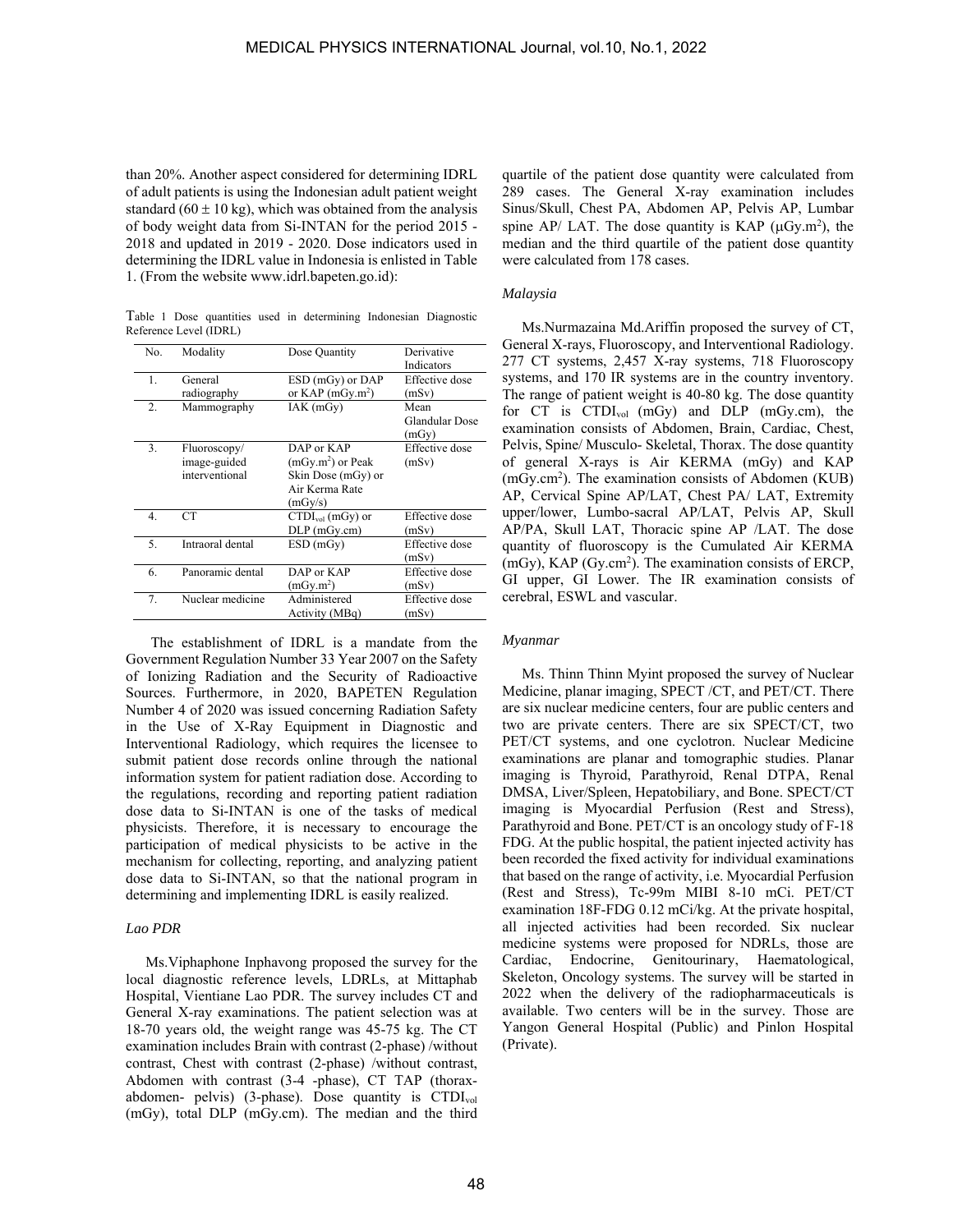#### *The Philippines*

The Food and Drug Administration and the Philippine Nuclear Research Institute, the two radiation regulatory bodies for ionizing radiation, are leading the establishment of National Diagnostic Reference Levels for the Philippines. The national policy for the establishment of DRLs is currently being finalized. Implementation and data gathering shall follow once the policy has been formally issued. The goal is to establish the DRL for CT, Fluoroscopy, IR, General Radiology, Mammography, and General Nuclear Medicine. There are 354 facilities with CT systems; 30 CT systems will be included in the survey from 30 CT facilities. The range of body weight is from 50 to 70 kg. The dose quantities to be determined for CT are the CTDIvol (mGy) and the DLP (mGy.cm). The CT examination based on clinical indication will consist of Head (Acute Stroke), Chest (Lung Cancer), Chest (High Res), Abdomen (Liver Metastasis), Abdomen and Pelvis (Abscess), Chest Abdomen Pelvis (cancer), CT-Stonogram, and Head (Trauma). The number of general radiology facilities is 2593 of which 30 are to be included in the survey. The dose quantity to be measured is the Air KERMA (mGy). General X-ray examinations to be covered are Chest/Thorax (PA), Cervical Spine, Thoracic Spine, Lumbar Spine/LSJ, Abdomen, Pelvis and Hip, Skull (AP/PA, LAT), Pediatric - Chest (Lung), Pelvis, Abdomen, Skull (AP/PA, LAT), and Babygram. There are 109 facilities doing Fluoroscopy examinations of which 30 are to be included in the survey. The fluoroscopy examinations to be covered are Barium Meal, Barium Enema, Barium Follow Through, Intravenous Urography, and ERCP. There are 49 facilities doing IR of which 20 are to be included in the survey. The IR examinations to be covered are Coronary Angiography, Percutaneous Coronary Intervention, CA and PCI. There are 137 mammography centers, and 30 centers are to be included in the survey. The range of patient weight is 45- 65 kg. The dose quantity to be determined is the Mean Glandular Dose (MGD, mGy), and the examination to be covered is the screening mammogram.

# *Singapore*

 Mr.Kwok Yew Mun and Mr.Somanasen S proposed the survey of CT, IR and General Nuclear Medicine. The number of CT systems is 120, the number of department with CT is 20. The number of CT system in the survey is 8. The range of patient weight is 55-75 kg. The CT examination consists of Brain, Abdomen and Pelvis, Chest HRCT, Liver, multi-phase, KUB, CTA Circle of Willis. The number of IR X-ray systems is 78 from 10 departments; the data from 5 systems at a department is in the survey. The dose quantity is Cumulated Air KERMA (Gy) and KAP (Gy.cm<sup>2</sup>). The IR examination consists of AVF Angioplasty, AVG Thrombolysis/Thrombectomy, CVC Tunnelled (Dialysis/pheresis), ERCP (Fluoroscopy only),

Percutaneous Change of Catheter, Peripherally Inserted Central Catheter. There are 10 nuclear medicine departments and one department is in the survey. The dose quantity is the administered activity (MBq, mCi) and administered activity/ body weight (MBq/kg).

## *Thailand*

Prior to the survey of the patient dose from medical imaging, the Section of Radiation and Medical Devices, arranges the training program to radiology and related staffs from Department of Medical Science on dosimetry based on IAEA TRS 457 and the concept of optimization of protection in the medical exposure of patients for diagnostic and interventional procedures. Radiology equipment and dosimeters in Thailand are calibrated annually and certified by Department of Medical Sciences, Ministry of Public Health. Under Certification, the radiology equipment is eligible for clinical service.

The survey was started in 2017 on General radiology and Dental radiography, 2018 on Computed Tomography, 2019 on Screen Film and Digital Mammography, 2020 on Fluoroscopy, Interventional Radiology and Cardiology. General Nuclear Medicine, SPECT/CT and PET/CT are surveyed by Nuclear Medicine Society of Thailand. In 2021, Department of Medical Science announced the establishment of Thailand DRLs 2021. The milestone in 2022 will be the survey on panoramic radiography and Cephalometric radiography, 2023 – Cone Beam CT for dental radiograph, 2024- Digital Mammography and Digital Breast Tomosynthesis.

The survey of interventional cardiology based on clinical indication, is performed by the Cardiovascular Intervention Association of Thailand. Number of intervention cardiology PCI cases was 22,737from 76 X-ray systems in 38 departments, 18- month survey with registry. The patient BMI, mean  $\pm$  SD is recorded. Dose quantity is Cumulated Air KERMA ( $mGy$ ) and KAP ( $Gy.cm<sup>2</sup>$ ). The examinations consist of Coronary Angiography (CAG), Percutaneous Coronary Intervention (PCI), Permanent Pacemaker (PPM), Chronic Total Occlusion (CTO) and non CTO.

There were 722 CT systems in Thailand in 2018 and 135 CT systems were in the survey. The size indicators were weight (kg), height (cm) and body thickness (cm). The range of body weight is 45-75 kg. The CT examinations were Brain without contrast media, Brain with contrast media, Chest without contrast media, Chest with contrast media, Whole abdomen without contrast media, Whole abdomen with contrast media.

546 from 8225 dental radiography systems were in the survey from 15 dental departments. Dose quantities were Incident Air KERMA, Entrance Surface Dose, Air KERMA at Isocenter (mGy), KAP (mGy.cm<sup>2</sup>). The examinations of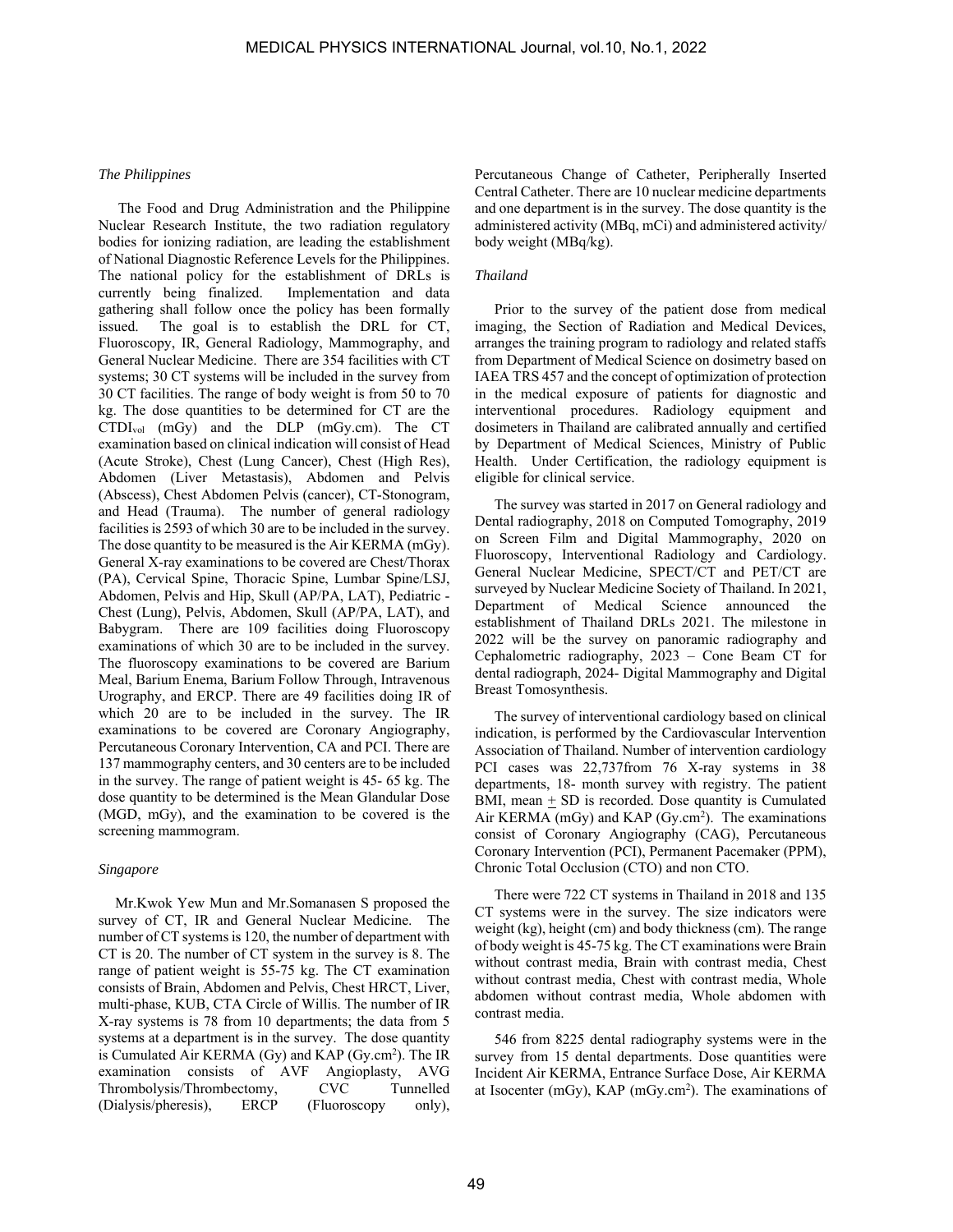Maxillary/Mandibular were Incisor, Canine/premolar, Molar.

250 from 22,275 General X-ray systems were surveyed on Chest PA, Lumbar spine AP, Lumbar spine LAT, Pelvis AP, Abdomen AP, Skull AP/PA, Skull LAT examinations.

1846 Fluoroscopy systems were in the survey of Barium swallow, Upper gastrointestinal fluoroscopy with contrast, Long GI, Barium enema and HSG examinations. 135 from 251 IR equipment were surveyed on TACE 2D, TACE 3D, PTBD, GI Bleeding, Diagnostic cerebral, Embolization of intracranial aneurysm, Embolization of brain AVM, Embolization of intracranial Dural AVF, Embolization of head & neck tumor.

166 from 456 mammographic systems were surveyed on screening and diagnostic mammogram on CC, MLO views of both breasts. Dose indicators were MGD and ESAK (mGy).

There are 32 nuclear medicine centers, 25 centers were in the survey of general nuclear medicine, Planar Imaging, SPECT/CT and PET/CT imaging. Planar imaging examination were Cardiology, Endocrine, Genitourinary, Gastrointestinal, Infection, Lymphatic, Oncology and Skeletal Imaging. Dose quantity was injected activity, mCi and mCi/kg. 34 SPECT/CT and 13 PET/CT were in the survey of Myocardial Perfusion, Cardiovascular, Lymphatic (Breast Ca), Neurological, Pulmonary and skeletal examination. PET Imaging is on Neurology, Oncology and Whole Body scan of F-18 PSMA, F-18 FDG, Ga-68 DOTA-TATE, Ga-68 PSMA. CT DRLs were estimated and reported in CTDIvol (mGy) and DLP (mGy.cm) on the hybrid systems.

Table 2 The NDRLs Thailand on 10 examinations

| <b>General Radiography</b> | ESD<br>mGv          | Intra Oral<br>Radiography | $K_i$ m $Gv$ |
|----------------------------|---------------------|---------------------------|--------------|
| Chest PA                   | 0.3                 | Maxillary Incisor         | 2.3          |
| Abdomen AP                 | 3.8                 | Canine/premolar           | 3.1          |
| Pelvis AP                  | 3.1                 | Molar                     | 4.0          |
| LS AP                      | 3.8                 | Mandibular Incisor<br>1.9 |              |
| LS Lat                     | 9.8                 | Canine/premolar<br>2.4    |              |
| Skull AP/PA                | 2.6                 | Molar                     | 3.1          |
| Skull Lat                  | 2.1                 |                           |              |
| <b>Computed Tomography</b> | CTDI <sub>vol</sub> | DLP mGy cm                |              |
|                            | mGv                 |                           |              |
| Brain without CM           | 1028                | 62                        |              |
| Brain with CM              | 935                 | 52                        |              |
| Chest without CM           | 417                 | 18                        |              |
| Chest with CM              | 665                 | 18                        |              |
| Whole abdomen without CM   | 717                 | 18                        |              |
| Whole abdomen with CM      | 717                 | 20                        |              |
| Mammography                | $\bm{D}$ G          |                           |              |
|                            | mGv                 |                           |              |
| MGD at 45 mm PMMA          | 2.50                |                           |              |
| 2D MGD                     | 2.04                |                           |              |
| <b>ESAK</b>                | 9.70                |                           |              |
| <b>Interventional</b>      | <b>KAP</b>          |                           |              |
| <b>Body Radiology</b>      | $Gv.cm^2$           |                           |              |
| TACE CBCT)3D(              | 226                 |                           |              |
| TACE)2D(                   | 141                 |                           |              |
| <b>PTBD</b>                | 13                  |                           |              |
| GI bleeding                | 151                 |                           |              |

| Interventional<br>Neuroradiology                 | KAP Gy.cm <sup>2</sup>   |                            |                                            |
|--------------------------------------------------|--------------------------|----------------------------|--------------------------------------------|
| Cerebral angiogram                               | 108                      |                            |                                            |
| Embolization of                                  |                          |                            |                                            |
| intracranial aneurysm                            | 209                      |                            |                                            |
| Embolization of brain<br>AVM                     | 187                      |                            |                                            |
| Embolization of brain<br>AVF                     | 261                      |                            |                                            |
| Embolization of Head<br>& Neck tumor             | 230                      |                            |                                            |
| Embolization of<br>spinal AVM or tumor           | 210                      |                            |                                            |
| <b>Interventional</b><br>Cardiology              | KAP Gy.cm <sup>2</sup>   |                            |                                            |
| Angiography<br>coronary arteries<br>CAG          | 28                       |                            |                                            |
| Percutaneous<br>coronary intervention<br>PCI     | 99                       |                            |                                            |
| Permanent pacemaker<br><b>PPM</b>                | 8                        |                            |                                            |
| <b>Nuclear Medicine</b><br><b>System (SPECT)</b> | Radiopharm               | Activity<br>mCi            | Activity/BW<br>mCi.kg <sup>-1</sup>        |
| Skeletal,<br><b>Bone Marrow</b>                  | Tc-99m MDP               | 21                         | 0.44                                       |
|                                                  | Tc-99m MIBI (rest)       | 10                         | 0.35                                       |
|                                                  | Tc-99m MIBI (stress)     | 26                         | 0.51                                       |
| Cardiovascular                                   | Tc-99m PYP               | 20                         | 0.30                                       |
|                                                  | Tc-99m RBC (MUGA)        | 21                         | 0.63                                       |
|                                                  | $Tl-201$                 | 3                          | 0.05                                       |
|                                                  | Ga-67 Citrate            | 5                          | 0.09                                       |
|                                                  | $I-131$                  | 3                          | 0.11                                       |
| Oncology                                         | <b>I-131 MIBG</b>        | $\mathbf{1}$               | 0.07                                       |
|                                                  | Tc-99m MAA               | 5                          | 0.11                                       |
|                                                  | Tc-99m MIBI              | 20                         | 0.40                                       |
|                                                  | Tc-99m Octreotide        | 20                         | 0.25                                       |
| <b>SPECT/CT</b>                                  | Radiopharm               | CTDI <sub>VOL</sub><br>mGv | DLP                                        |
| Part of CT<br>Cardiovascular                     | Tc-99m RBC (MUGA)        | 2                          | (mGy.cm)<br>200                            |
| Myocardial Perfusion                             | Tc-99mMIBI               | $\overline{2}$             | 200                                        |
| Neurology                                        | Tc-99m ECD               | 60                         | 100                                        |
| Oncology                                         | Tc-99m Octreotide        | 12                         | 400                                        |
| <b>PET System</b>                                | Radiopharm               | Activity,<br>mCi           | <b>Activity/BW</b><br>mCi.kg <sup>-1</sup> |
|                                                  | F-18 DOPA                | 10                         | 0.14                                       |
| Neurology                                        | F-18 FBB (amyloid)       | 11                         | 0.19                                       |
|                                                  | <b>F-18 FDG</b>          | 7                          | 0.15                                       |
|                                                  | <b>F-18 FDG</b>          | 9                          | 0.21                                       |
|                                                  | F-18 PSMA                | 6                          | 0.12                                       |
| Oncology                                         | Ga-68 DOTA-TATE          | 5                          | 0.07                                       |
|                                                  | $\overline{Ga}$ -68 PSMA | 5                          | 0.09                                       |
| PET/CT<br>Part of CT                             | Radiopharm               | Activity,<br>mCi           | <b>Activity/BW</b><br>$mCi.kg-1$           |
| Neurology                                        | $F-18$ FDG               | 36                         | 688                                        |
|                                                  | <b>F-18 FDG</b>          | 11                         | 500                                        |
| Oncology                                         | $F-18$ PSMA              | 13                         | 500                                        |

#### *Vietnam*

 There are more than 6000 X-ray facilities for General Xrays, Fluoroscopy, Dental, Mammography Intervention Radiology, and CT examinations. About 30 nuclear medicine centers are serviced in Vietnam.

 At Cho Ray hospital, Ho Chi Minh City, further from general x-rays, there are 8 CT scanners, 2 PET/CT, 2 SPECT and SPECT/CT.